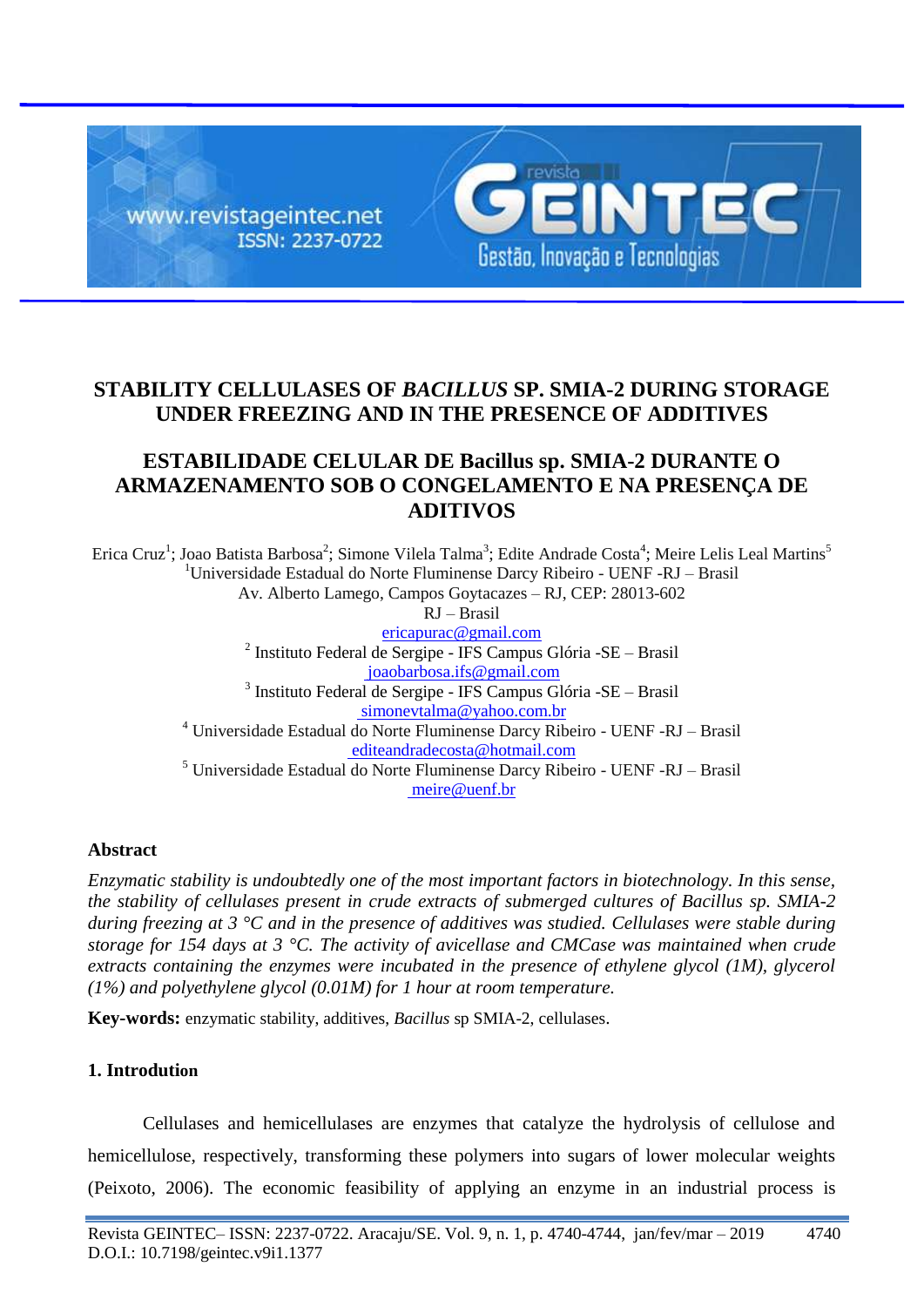determined by its stability during the process. In order to maintain the stability of the spatial conformation of the enzyme, chemical agents such as detergents, salts, solvents, polymers, polymers, and other compounds are generally added in addition to substrates and inhibitors that protect the active site (Illanes, 2008).

### **2. Material e methods**

Microorganism: The bacterium Bacillus sp. SMIA-2, isolated by Souza and Martins (2001), from soil samples from the Campos dos Goytacazes region, Rio de Janeiro, Brazil was used in this work.

Culture medium: The culture medium for the production of the cellulases contained (g.L-1 distilled water): peptone, 1.0; KCl, 0.3; K2HPO4, 0.87; MgSO4, 0.5; NaCl, 10.0; and traces of metals (CaCl2, 2.2x10-3, ZnO, 2.5x10-3, FeCl3 · 6H2O, 2.7x10-2, MnCl2 · 4H2O, 1.0x10-2, CuCl2 ·2H2O, 8.5x10-4, CoCl2 .6H2O, 2.4x10-3, NiCl3.6H2O, 2.5x10-4, H3BO3, 3.0x10-4; Na2MoO4, 1.0x10-3). To this basal medium was added 0.8% (m / v) corn steep liquor (Sigma Aldrich) and 0.8% (w/v) sugarcane bagasse and 0.8% (w/v) of flour of the passion fruit peel. The pH of the culture medium was adjusted to 7.5 with 1.0 M NaOH and sterilized by autoclaving at 121 °C to 1 atm for 15 minutes.

Culture Conditions: The bacteria were streaked in Petri dishes containing TSY medium (g.L-1 distilled water): tryptone 20; NaCl 10; yeast extract 10 and agar 20. The plates were incubated in a QUIMIS oven (model Q 315 D26) at 50 °C for 18 hours. After this period, 5 ml of the basal culture medium were transferred to the plates to resuspend the cells which, with the aid of a sterile pipette, were subsequently sucked out. These cells were inoculated into 250 mL Erlenmeyer flasks containing 50 mL of the respective growth medium, incubated for an additional 18 hours at 50 °C in a Thermo Forma Orbital Shaker, Ohio, under 150 rpm shaking. This medium was called inoculum.

Enzyme Production: Samples containing the culture medium were centrifuged in a centrifuge (HERMLEZ 382K, Wehingen, Germany) at 4500 rpm for 30 minutes at 4 °C to obtain the cell-free supernatant, which was used for dosing the activity enzymatic activity.

Enzyme assays: Enzyme activity was determined by quantification of the release of reducing sugars from the hydrolysis of avicel (Avicelase) and carboxymethylcellulose substrates as described by Costa et al., 2017. A unit (U) of the enzyme was defined as 1 μmol of equivalent reducing sugar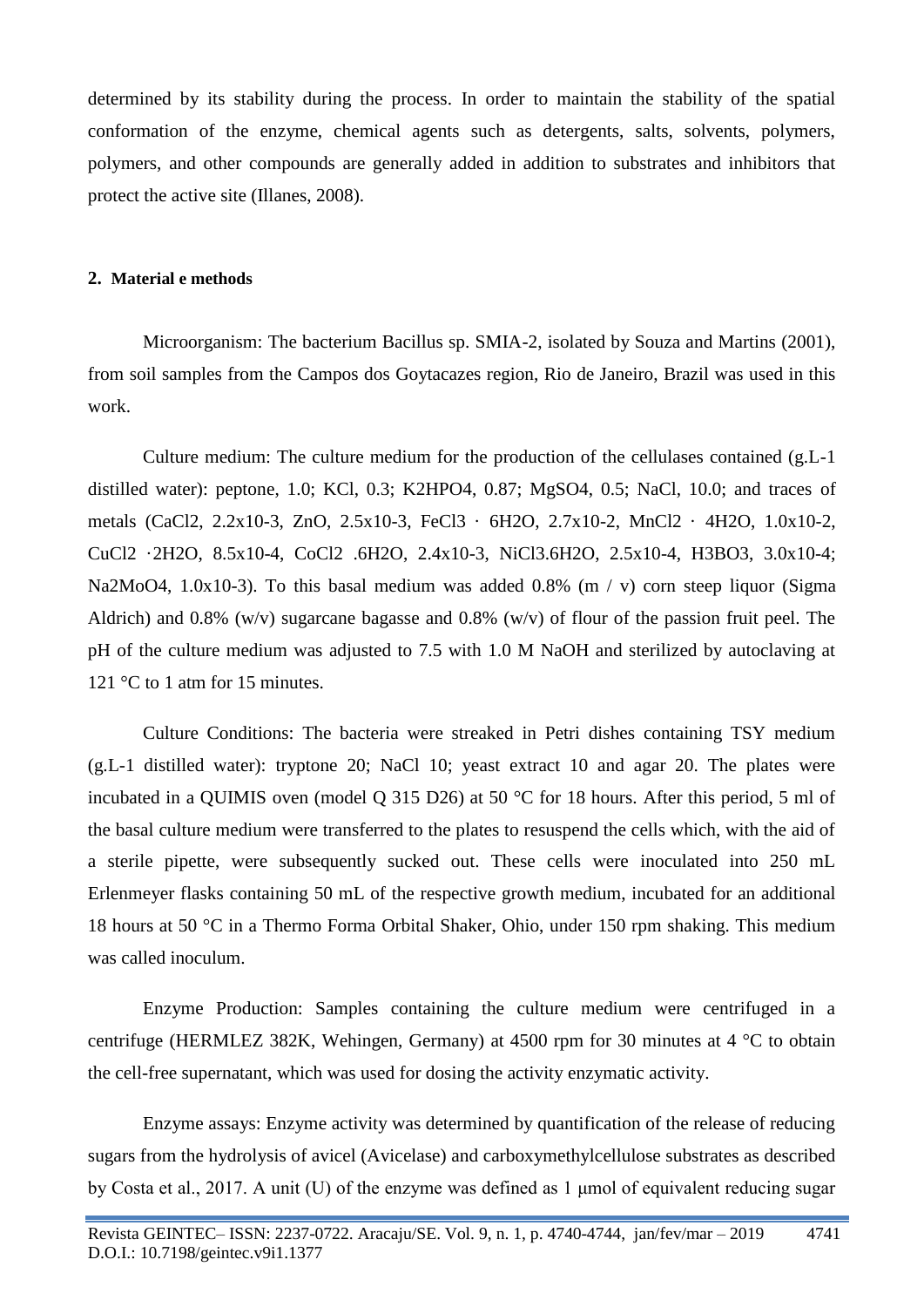released by the substrate per minute under the above described test conditions using a standard glucose curve at concentrations of 0.014 to 0.3 mg / mL.

Stability of enzymes during freezing: The activity of the cellulases present in the crude extract was determined at times 0, 3, 29, 34, 61, 92, 125 and 154 days of storage at 30 °C according to the procedure described above.

Influence of Additives on Cellulase Activity: The following additives were added to the crude extract containing the cellulases: 1M Ethylene Glycol, 0.01M Polyethylene Glycol, 0.01M Glycine and 1% Glycerol. Then, the activity of the enzymes was determined according to the procedure previously described.

#### **3. Results and discussion**

The stability of the cellulases present in the crude extract of the cultures of Bacillus sp. SMIA-2 as a function of the storage time at  $3 \text{ °C}$  is shown in Table 1. Avicellase and carboxymethylcellulose maintained their stable activities within 154 days of storage. To analyze the data, the statistical program used was SAS - Statistical Analysis System (2003), version 9.3. The results obtained in each experiment were performed in triplicate and submitted to analysis of variance (ANOVA) to compare the means of the different treatments at the same time, as between the means of the same treatment between different times by the Tukey test at the level of 5% significance.

Table 1– Relative activity of avicellase and carboxymethylcellulase (CMCase) present in the crude extract of *Bacillus* sp. SMIA-2 as a function of the storage time at 3°C for 154 days. (100% avicellase activity = 1.20 U / mL and 100% CMCase activity =  $0.50$  U / mL).

| Time (days)    | Avicelase $(\%)$               | CMCase (%)                   |
|----------------|--------------------------------|------------------------------|
| $\overline{0}$ | $100,0^{\text{ a}} \pm 0,0007$ | $100,0^a \pm 0,0007$         |
| 3              | 98,9 $^{\circ}$ ± 0,0028       | 99,0 $a$ ± 0,0029            |
| 29             | 98,9 $^{\circ}$ ± 0,0027       | 99,0 <sup>a</sup> ± 0,0027   |
| 34             | 98,9 <sup>a</sup> ± 0,0028     | 99,0 $^{\circ}$ ± 0,0027     |
| 61             | $98,6^{\text{a}} \pm 0,0026$   | $98.6^{\text{a}} \pm 0.0012$ |
| 92             | 98,6 $^a$ ± 0,0012             | $98.6^a \pm 0.0014$          |
| 125            | 98,2 $a \pm 0,0019$            | $98.5^{\text{a}} \pm 0.0018$ |
| 154            | 98,0 <sup>a</sup> ± 0,0021     | $98.4^{\text{a}} \pm 0.0017$ |

<sup>1</sup>Means with equal letters in the same column do not differ significantly from  $p \le 0.05$ , the Tukey

test.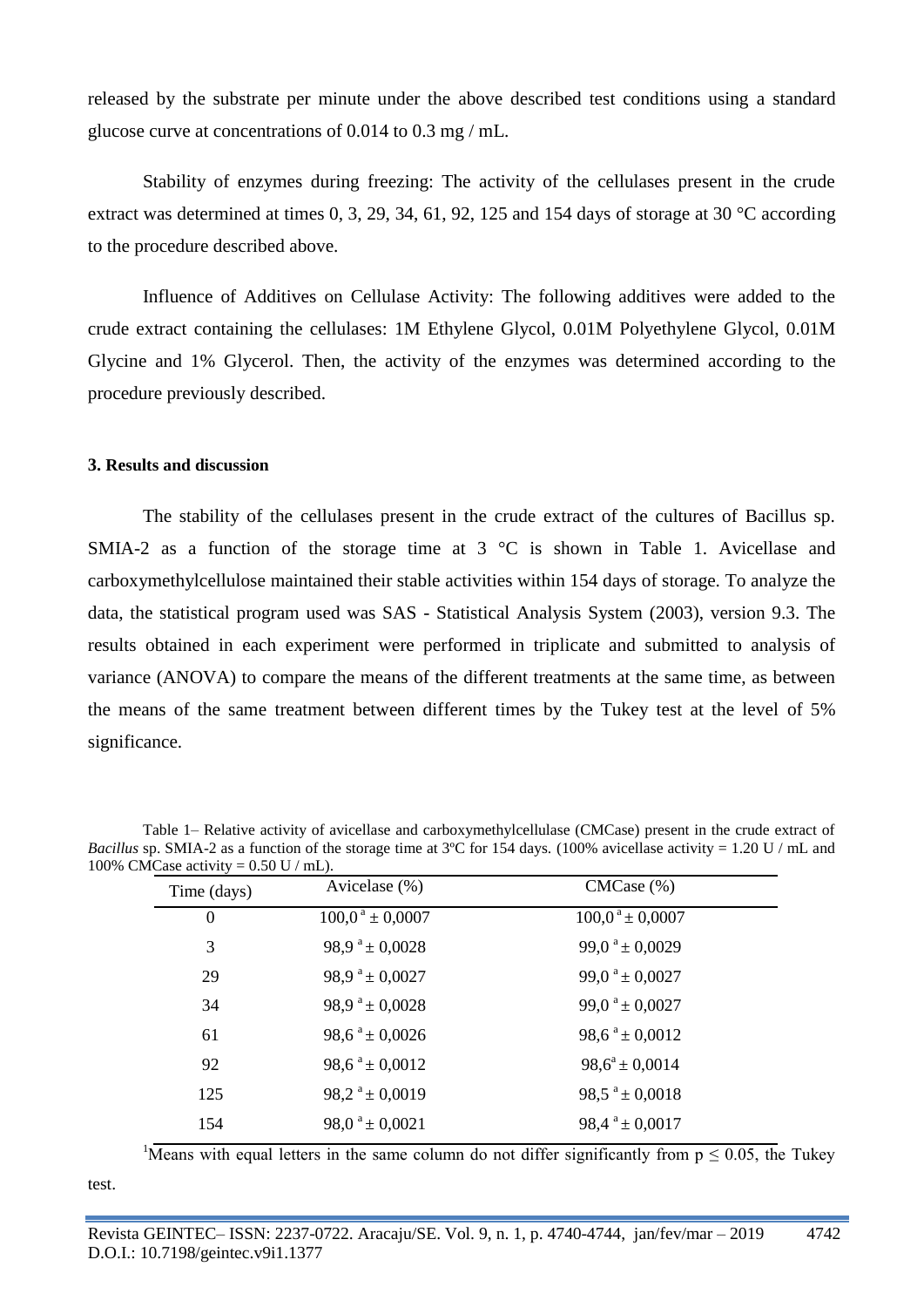The stability presented by the cellulases of Bacillus sp. SMIA-2 was superior to the cellulases (carboxymethylcellulose) produced by the filamentous fungus Rhizopus sp grown in solid state fermentation (FES), using forage palm (Nopalea cochenillifera) as a substrate. The cellulose complex remained stable when stored at -18°C for up to 144 hours (Santos et al., 2014). According to Narra et al. (2014), the stability of a purified endoglucanase produced by Aspergillus terreus and stored at 4°C was studied and it was found that after 5 months there was a decrease of 3 to 5% of its initial activity.

Some polyols such as sorbitol, xylitol or glycerol are known to stabilize biological activity. Thus, the influence of the addition of some additives on the stability of the cellulases incubated at room temperature was studied and the results obtained are shown in Table 2. The activity of the avicellase did not differ significantly ( $p \le 0.05$ ) from the control when incubated for 1 hour in the presence of 0.01M polyethylene glycol and 1% glycerol. When incubated for 3 hours in the presence of all additives, the avicellase activity decreased significantly ( $p \le 0.05$ ) of the control. It should be noted that no significant difference ( $p \le 0.05$ ) in enzyme activity was observed for the control when incubated for 1 and 3 hours.

Table 2 - Relative activity of avicellase and carboxymethylcellulase present in the crude extract of *Bacillus* sp. SMIA-2 in the presence of stabilizing additives. (100% avicellase activity =  $1.07$  U / mL and 100% CMCase activity = 0.48 U / mL).

| Treatment          | Avicellase (%)           |                                 | CMCase (%)                     |                            |
|--------------------|--------------------------|---------------------------------|--------------------------------|----------------------------|
|                    | 1 hour                   | 3 hours                         | 1 hour                         | 3 hours                    |
| Control            | $100.0^{bA} \pm 0.0029$  | $\overline{100,0}^{aA}$ ±0,0029 | $100,0$ <sup>aA</sup> ± 0,0043 | $100.0^{aA} \pm 0.0043$    |
| Ethylene glycol 1M | $101.1^{aA} \pm 0.0029$  | 50,8 $e^{B}$ ± 0,0031           | 99,7 $aA \pm 0.0037$           | $88.5^{CB} \pm 0.0037$     |
| Glycerol 1%        | $100,1^{bA} \pm 0,0029$  | 57,8 $\rm{^{CB}}$ ± 0,0029      | 98,7 $aA \pm 0.0043$           | 87,9 $\rm{^{CB}}$ ± 0,0043 |
| <b>PEG 0,01M</b>   | $100,6$ abA $\pm$ 0,0029 | $60.5^{bB} \pm 0.0014$          | 99,5 $aA \pm 0.0043$           | 92,6 $bB \pm 0.0043$       |
| Glycine 0,01M      | 95,3 $\rm{cA}$ ± 0,0025  | 54,0 $\rm^{dB}$ ± 0,0012        | 119,9 $\rm{^{bA}}$ ± 0,0033    | 94,0 $b$ B $\pm$ 0,0033    |

<sup>1</sup>Means with lower case letters in the same column do not differ significantly from  $p \le 0.05$ , according to the Tukey test; Means with equal capital letters on the same line do not differ significantly at p  $\leq$  0.05, according to the Tukey test.

Regarding CMCase, it was observed that with 1 hour of incubation at room temperature the activity of the enzyme showed no significant difference between the control, 1M ethylene glycol, 1% glycerol and 0.01M polyethylene glycol. Already, in the presence of 0.01M glycine there was a significant increase of activity in relation to the control. However, it was found that in the incubation of the CMCase for 3 hours there was a significant difference in all the stabilizing additives in relation to the control.